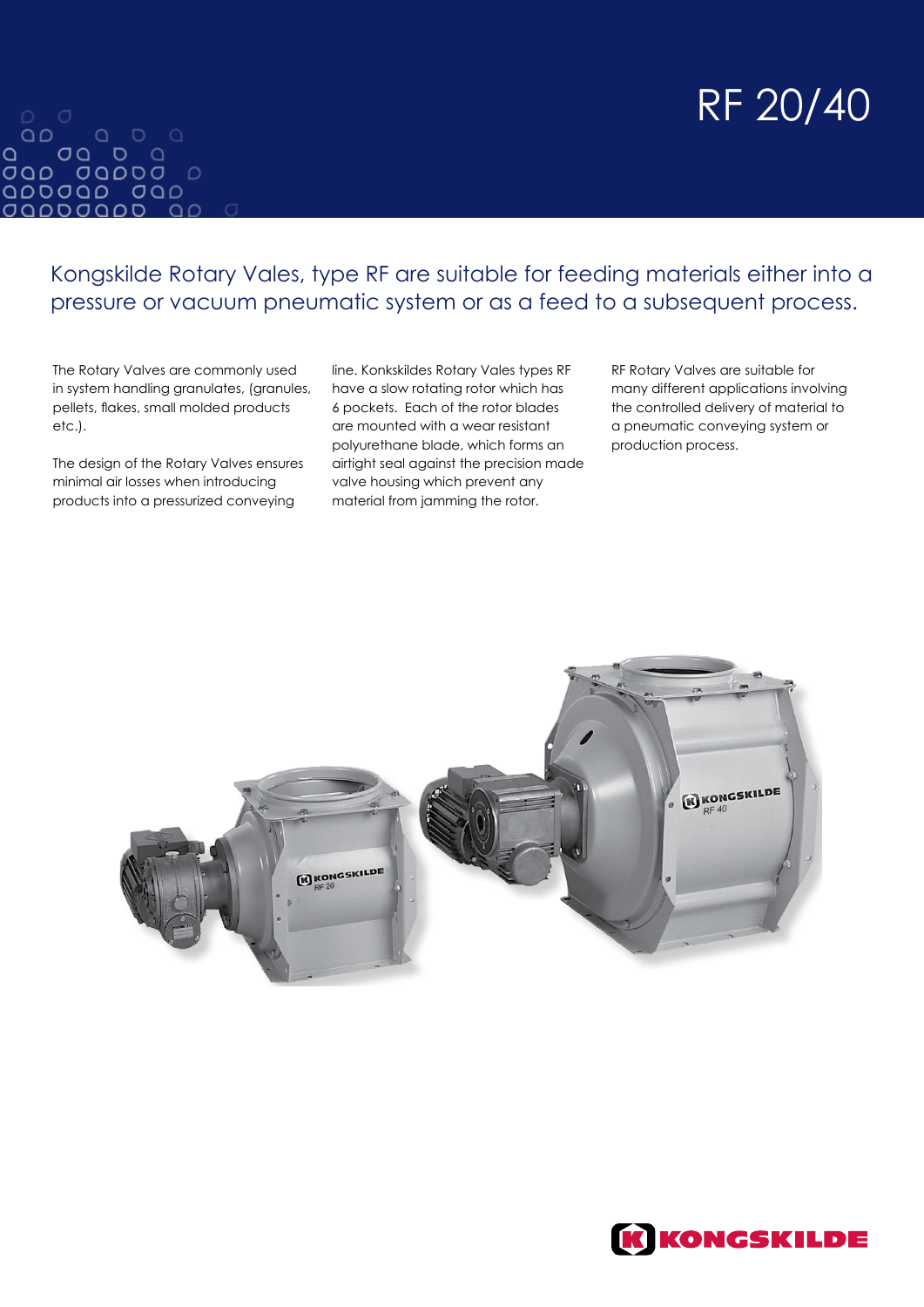#### Typical applications:



#### Two sizes and three versions

Kongskilde can offer 2 sizes of the RF Rotary Valve. The size of valve needed depends on each individual system requirement.

The RF Rotary Valve can be delivered in an "E" version with vertical inlet and outlet which enables the RF Rotary Valve to be mounted under a cyclone, hopper or similar.

A "D" version of the RF Rotary Valve can be delivered with a horizontal blow through bottom that enables the valve to be used directly in combination with a Kongskilde high pressure blower to pneumatically blow the material away from the valve to a designated position.

In applications where the dust contends is high such as in rubber granulate,

recycled material and similar Kongskilde can offer a "S" version of the RF Rotary Valves. The "S" version of the rotary valves is equipped with an extra sealing, which protects the mechanical parts against buildup of dust.

## RF Rotor

The RF Rotor is designed to handle both pellet and grinded materials from example a grinder or similar. Flexible polyurethane blades are fitted to create the seal on 3 sides of the rotor blades. The design ensures that even thin material such as flakes cannot build up between the housing and the rotor and thereby ensures that that the material will not block the rotor.

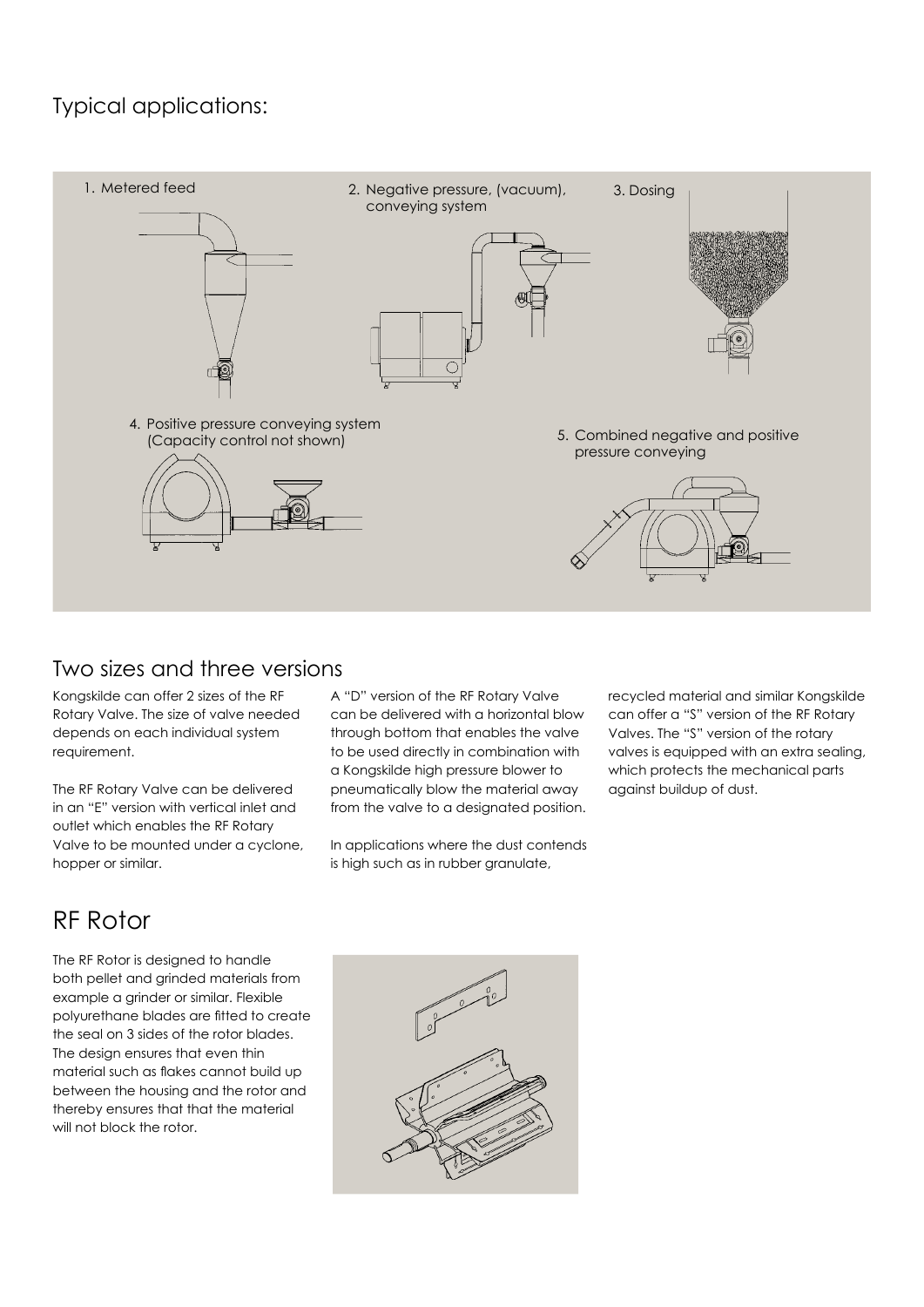#### Technical data

As standard the RF 20 Rotary Valve is available with any one of five gear motors. The gearing selected should match the application to ensure optimal operation.

For the RF 40 Rotary Valve a selection of 3 different gear motors is available.

Using an AC Drive in combination with the RF 20 and RF 40, any rotor speed can be obtained.

All RF Rotary Valves are delivered with life time greased bearings.

#### **Capacity**

The degree to which each chamber of the rotary valve will be filled will depend upon material density. As a guideline a chamber will be 85% filled if the material is a free-flowing granulate with a bulk density of 670kg/m3. Filling efficiency increases as rpm decrease.

Valve capacity is reduced when handing light, less free-flowing materials. For such applications Kongskilde recommends a maximum rotor speed of 56 rpm.

### Leakage Curves

Kongskilde Rotary Valves are carefully designed to minimise air leakage, but this can never be avoided completely, due to the pressure differential across the valve. On the outlet side compressed air will flow into the valve chambers, and escape on the inlet side. This resultant air stream can severely restrict material flow if the valve inlet is sealed to the feed line.

Please ask Kongskilde for further details.

#### RF 20

| <b>Rotary Valve</b><br>rpm | Ratio | Motor<br>kW | Motor            | Motor<br>rpm | Weight in kg<br>w/motor |
|----------------------------|-------|-------------|------------------|--------------|-------------------------|
| 70                         | 1:20  | 0.75        | <b>IEC 80 B5</b> | 1400         | 40                      |
| 56                         | 1:25  | 0.75        | <b>IEC 80 B5</b> | 1400         | 40                      |
| 47                         | 1:30  | 0.75        | <b>IEC 80 B5</b> | 1400         | 40                      |
| 35                         | 1:40  | 0.55        | <b>IEC 80 B5</b> | 1400         | 36                      |
| 20                         | 1:60  | 0.37        | <b>IEC 71 B5</b> | 1400         | 36                      |

RF 40

| <b>Rotary Valve</b><br>rpm | Ratio | Motor<br>kW | Motor            | Motor<br>rpm | Weight in kg<br>w/motor |
|----------------------------|-------|-------------|------------------|--------------|-------------------------|
| 56                         | 1:25  | 1.5         | <b>IEC 90 B5</b> | 1400         | 95                      |
| 35                         | 1:40  |             | <b>IEC 90 B5</b> | 1400         | 92                      |

#### RF 20 RF 40







RF 20 RF 40